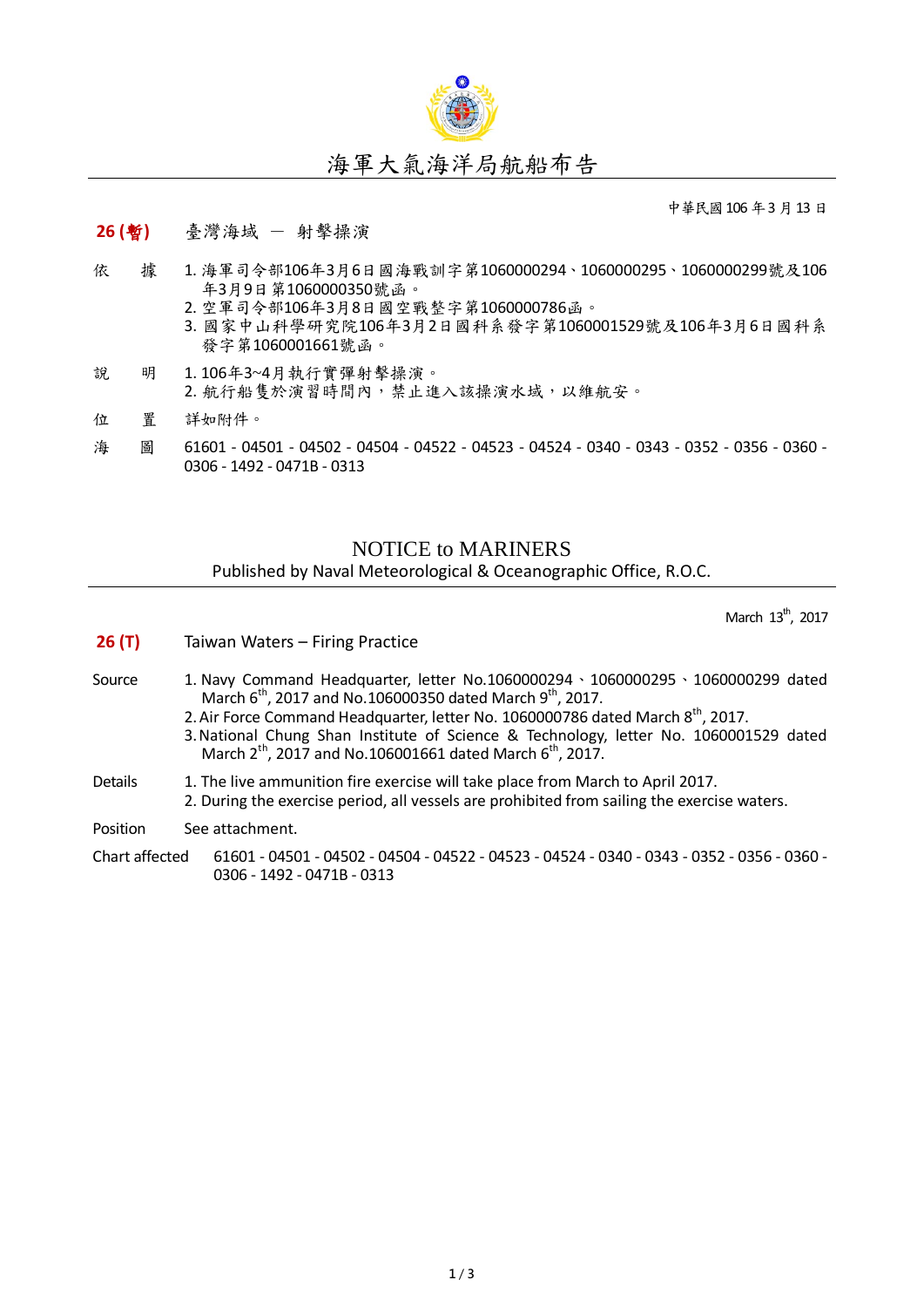## 附件

## Attachment

| 日期   |                                                                                          |                                                                                                                                                                            | 起訖時間                   | 點 位 Position                                                                                                                                                                                                                                                                                                                                                                                                                                                                                                                                                                                                                                                      |
|------|------------------------------------------------------------------------------------------|----------------------------------------------------------------------------------------------------------------------------------------------------------------------------|------------------------|-------------------------------------------------------------------------------------------------------------------------------------------------------------------------------------------------------------------------------------------------------------------------------------------------------------------------------------------------------------------------------------------------------------------------------------------------------------------------------------------------------------------------------------------------------------------------------------------------------------------------------------------------------------------|
| Date |                                                                                          |                                                                                                                                                                            | Time                   | WGS84                                                                                                                                                                                                                                                                                                                                                                                                                                                                                                                                                                                                                                                             |
| (A)  | 1060314                                                                                  | Mar. 14 <sup>th</sup> , 2017                                                                                                                                               | 0900-1630              | 北緯(N) 22°32'00.0"<br>北緯(N) 22°32'00.0"<br>東經(E) 121°15'00.0"<br>東經(E) 121°00'00.0"<br>В<br>北緯(N) 22°25'00.0" G<br>C 北緯(N) 22°30'00.0"<br>東經(E) 120°55'00.0"<br>東經(E) 121°24'00.0"<br>北緯(N) 22°00'00.0" F<br>東經(E) 120°52'00.0"                                                                                                                                                                                                                                                                                                                                                                                                                                    |
|      | $1060315 - 1060317$<br>1060321-1060323                                                   | Mar. $15^{th}$ - $17^{th}$ , 2017<br>Mar. 21 <sup>st</sup> - 23 <sup>rd</sup> , 2017                                                                                       | 0900-1230<br>1400-1630 | 北緯(N) 21°50'00.0"<br>北緯(N) 21°50'00.0"<br>東經(E) 121°24'00.0"<br>東經(E) 121°00'00.0"<br>中心點 (Central point)<br>北緯(N) 22°12'00.0"、東經(E)121°08'00.0"<br>危險區域(Dangerous area):<br>中心點半徑 28 浬所涵蓋之範圍。<br>Central point with a radius of 28 nautical miles.                                                                                                                                                                                                                                                                                                                                                                                                               |
| (B)  | 1060315 - 1060317<br>1060321-1060323                                                     | Mar. $15^{th}$ - $17^{th}$ , 2017<br>Mar. 21 <sup>st</sup> - 23 <sup>rd</sup> , 2017                                                                                       | 1230-1400              | $C$ D<br>G<br>(A) 北緯(N) 22°32'00.0"<br>(F) 北緯(N) 22°07'00.0"<br>東經(E) 121°02'00.0"<br>東經(E) 121°24'00.0"<br>(B) 北緯(N) 22°32'00.0"<br>(G) 北緯(N) 21°50'00.0"<br>東經(E) 121°24'00.0"<br>東經(E) 121°24'00.0"<br>(C) 北緯(N) 22°48'00.0"<br>(H) 北緯(N) 21°50'00.0"<br>東經(E) 122°13'00.0"<br>東經(E) 121°00'00.0"<br>(D) 北緯(N) 22°48'00.0"<br>(J) 北緯(N) 22°00'00.0"<br>東經(E) 122°30'00.0"<br>東經(E) 120°52'00.0"<br>(E) 北緯(N) 22°07'00.0"<br>(K) 北緯(N) 22°20'00.0"<br>東經(E) 122°30'00.0"<br>東經(E) 120°53'00.0"<br>中心點 (Central point)<br>北緯(N) 22°19'00.0"、東經(E)121°41'00.0"<br>危險區域(Dangerous area):<br>中心點半徑 58 浬所涵蓋之範圍。<br>Central point with a radius of 58 nautical miles. |
| (C)  | $1060309 - 1060310$<br>$1060323 - 1060324$                                               | Mar. $9^{th}$ - $10^{th}$ , 2017<br>Mar. $23^{rd}$ - $24^{th}$ , 2017                                                                                                      | 1200-1200<br>(翌日)      | A 北緯(N) 22°23'06.0"<br>東經(E) 120°33'06.0"<br>北緯(N) 22°19'42.0'<br>2D<br>東經(E) 120°29'30.0"<br>北緯(N) 22°14'48.0"<br>東經(E) 120°38'48.0"<br>北緯(N) 22°11'06.0"<br>東經(E) 120°35'00.0"                                                                                                                                                                                                                                                                                                                                                                                                                                                                                  |
| (D)  | $1060405 - 1060407$<br>$1060410 - 1060414$<br>$1060417 - 1060421$<br>$1060424 - 1060428$ | Apr. $5^{th}$ - $7^{th}$ , 2017<br>Apr. $10^{th}$ - $14^{th}$ , 2017<br>Apr. $17^{\text{th}}$ - $21^{\text{st}}$ , 2017<br>Apr. 24 <sup>th</sup> - 28 <sup>th</sup> , 2017 | 0800-1700              | 北緯(N) 25°27'54.0"<br>北緯(N) 25°27'54.0"<br>B 東經(E) 122°12'30.0"<br>東經(E) 122°00'30.0" A<br>C 北緯(N) 25°19'54.0"<br>北緯(N) 25°19'54.0" D<br>東經(E) 122°12'30.0"<br>東經(E) 122°00'30.0"<br>中心點 (Central point)<br>北緯(N) 25°23'54.0"、東經(E) 122°06'30.0"<br>危險區域(Dangerous area):<br>中心點半徑7浬所涵蓋之範圍。<br>Central point with a radius of 7 nautical miles.                                                                                                                                                                                                                                                                                                                    |